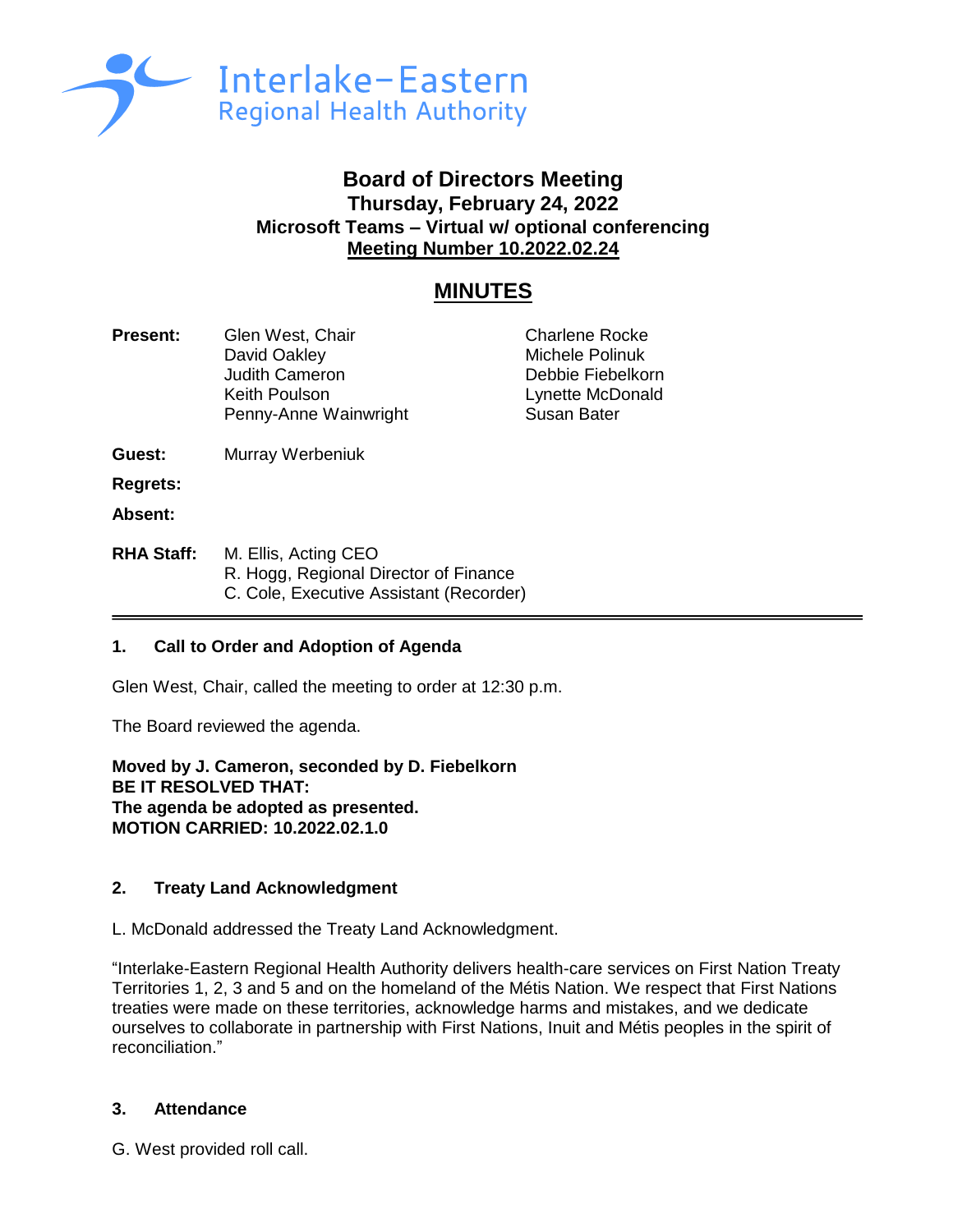All other Board of Directors were in attendance via Microsoft Teams – virtual/conferencing.

**Moved by L. McDonald, seconded by M. Polinuk BE IT RESOLVED THAT: The Board of Directors are all in attendance at the February 24, 2022 meeting. MOTION CARRIED: 10.2022.02.2.0**

#### **4. Adoption of previous minutes**

The January 27, 2022 regular Board of Directors minutes were reviewed.

**Moved by D. Oakley, seconded by J. Cameron BE IT RESOLVED THAT: The minutes from the January 27, 2022 Board meeting be adopted as amended. MOTION CARRIED: 10.2022.02.3.0**

- **5. Business Arising** None
- **6. New Business**

#### **6.1 HIRCO Liability and Insurance Presentation**

T. Kowalchuk, HIROC Senior Account Executive, J. Carruthers, HIROC Senior Healthcare Risk Management Specialist, B. Zelenitsky, IERH Regional Lead, Quality, Patient Safety & Accreditation, and I. Bjarnason, IERHA Quality and Risk Management Coordinator joined the Board at 12:45 p.m.

J. Carruthers presented to the Board the partnership program. Topics highlighted in the presentation were about HIROC and the IERHA insurance; HIROC claims trends; IERHA claims experience; risk management programs; and subscriber relationship.

Opportunity for questions was provided throughout the presentation.

The Board requested resources around cyber security and risk management, and agency staff risk.

J. Carruthers will follow-up after the meeting to supply some resources that our organization may find helpful around cyber security and risk management, and agency staff risk resources.

The Board thanked T. Kowalchuk and J. Carruthers for coming to the Board to present and look forward to seeing the takeaways around cyber security and risk management, and agency staff risk.

T. Kowalchuk and J. Carruthers thanked the Board expressing that if anyone has any additional questions, they are only a phone call/e-mail away and left the meeting at 1:34 p.m.

B. Zelenitsky and I. Bjarnason left the meeting at 1:34 p.m.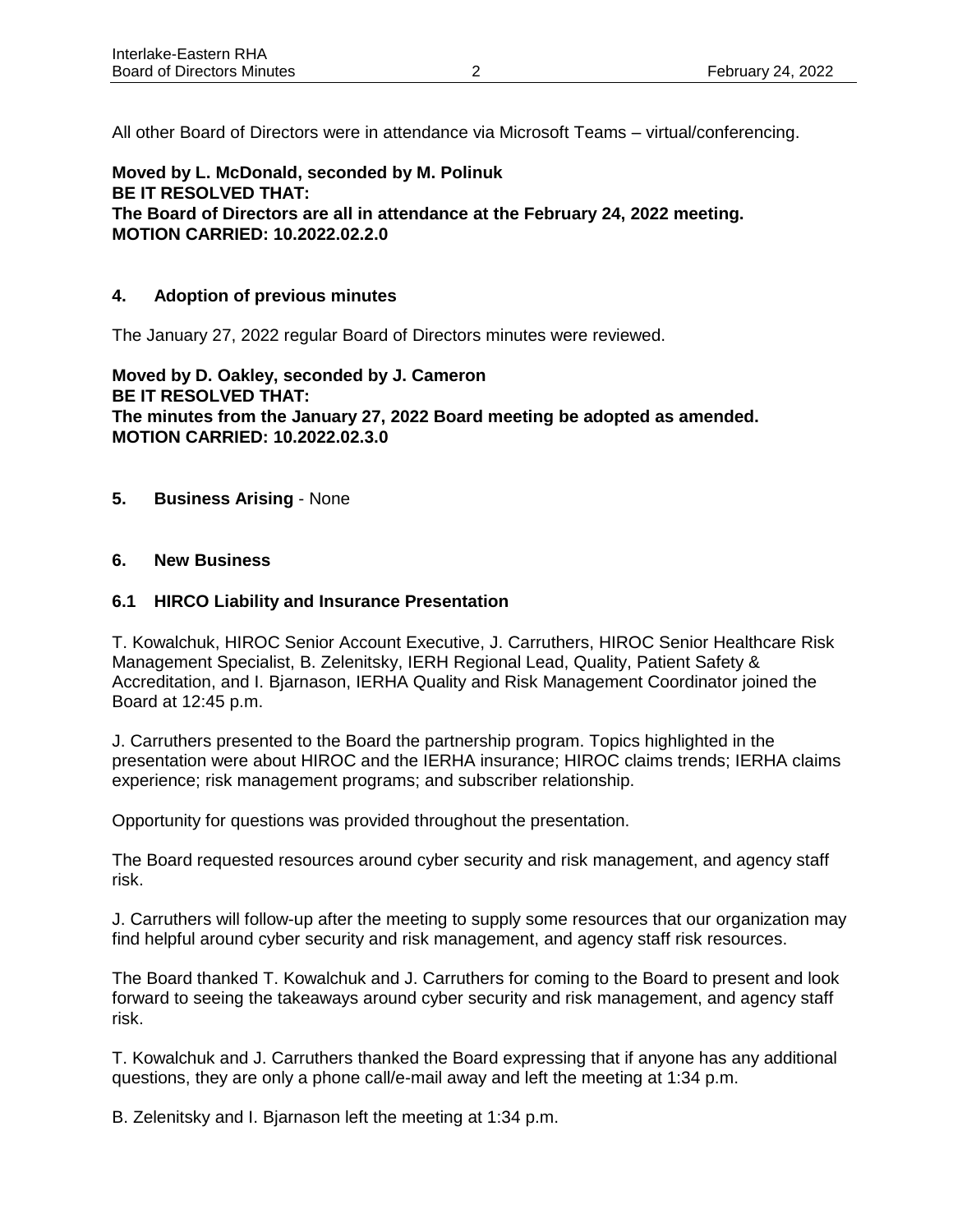## **6.2 LHIG Update**

J. Cameron and D. Fiebelkorn, Board LHIG liaisons shared with the Board the February 2022 LHIG report to the Board.

J. Cameron noted the presentation to LHIG was from L. Savage-Murray, communications associate, who discussed the newest updates to the IERHA website as it moves through its overhaul. LHIG members were given a series of questions throughout the presentation and were asked to give feedback on several related topics. Lita began with a visual to show who the website is for and how all the decisions about the new website were being made. It is a priority to make all decisions regarding the website with the users in mind.

The Board is really looking forward to seeing the new IERHA website launched to provide our users a user-friendly design and layout to access health-related information.

## **7. Acting Chief Executive Officers Report**

The February 2022 CEO Report to the Board was distributed and reviewed for information.

M. Ellis, Acting CEO provided a high-level executive summary overview to the Board on progress around the Regional Health Advisory Council; current Provincial initiatives; strategic steering committees; health system transformation; CPSP; local community engagement, operational tables; service delivery organizations (SDO) performance management provincial dashboard; board balanced scorecard; and a COVID update.

Opportunity for questions was provided throughout the CEO report.

## **8. Chair's Report**

G. West, Board Chair, acknowledged the addition of S. Bater to the IRHA Board and M. Werbeniuk who is joining as a guest today. Murry is just finalizing his onboarding paperwork and will join the Board in an official capacity next month.

In addition, G. West noted that he wanted to acknowledge that our Chief Executive Officer (CEO), Dr. David Matear's secondment was extended by the Province. The Health Minister requested that the Board approve the extension for Dr. Matear to continue his secondment as Provincial Incident Commander until the end of March. Marion Ellis has agreed to continue her interim role as CEO, until Dr. D. Matear returns. Glen acknowledged and thanked both Dr. Matear and M. Ellis for stepping up to help in their respective temporary roles. It is very much appreciated.

## **9. Committee Reports**

## **9.1 Finance Committee**

The approved Finance Committee minutes from January 20, 2022 are included in the Board package for information.

## **Finance Presentation**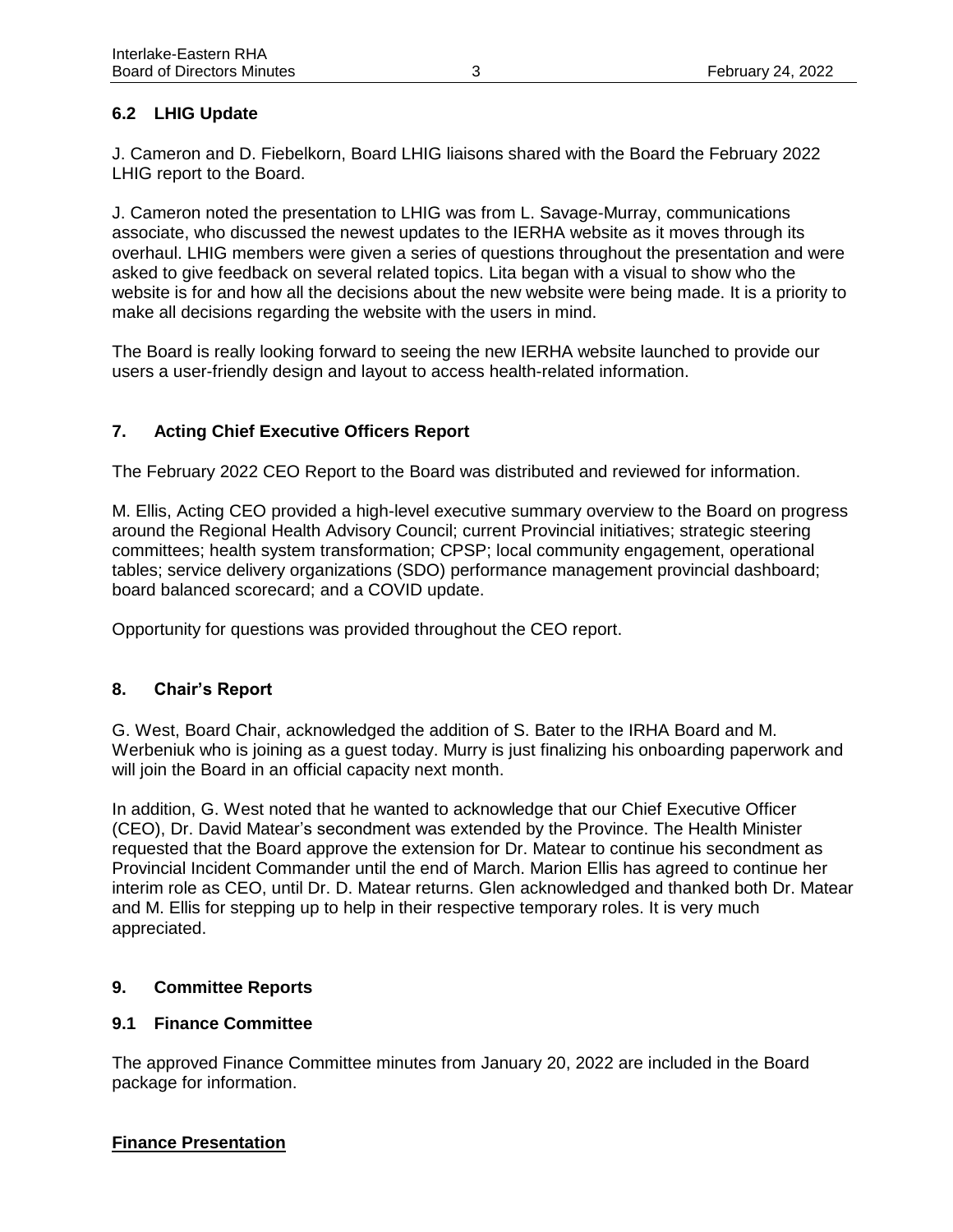R. Hogg reviewed the reconciliation to the end of December 2021 financial statements, providing a summary of changes from the preliminary statements to the final consolidated statements & financial statement. All entries were typical accounting adjustments that are anticipated at yearend.

**Motion by D. Fiebelkorn, seconded by L. McDonald BE IT RESOLVED THAT: The Board of Directors accepts the Non-Consolidated Financial Statements for the period ending December 31, 2021, as presented. MOTION CARRIED: 10.2022.02.9.1A**

#### **9.2 Audit and Risk Committee**

No report. The next Audit and Risk Committee meeting is scheduled for March 17, 2022.

#### **9.3 Quality and Patient Safety Committee**

No report. The Quality and Patient Safety Committee meeting took place this morning. Minutes were approved from the November 2021 meeting and will be shared at the next Board meeting.

#### **9.4 Education, Policy and Planning Committee**

The approved Education, Policy and Planning Committee minutes from January 20, 2022 are included in the Board package for information.

#### 2022/2023 Fiscal Year Board Meeting Dates

J. Cameron noted that the 2022/23 Board meeting dates are included in the package for information. These were reviewed by the Education, Policy and Planning Committee.

No suggested changes were brought forward.

#### **9.5 Indigenous Health Advisory Committee**

No report. The next Indigenous Health Advisory Committee meeting is scheduled for March 17, 2022.

#### **10. For Information**

- **10.1** Included in the package is the Interlake-Eastern Health Foundation Executive Summary for information.
- **10.2** Included in the package is the updated Board Committee Listing that was revised January 2022, for information.

#### **11. Next Meeting**